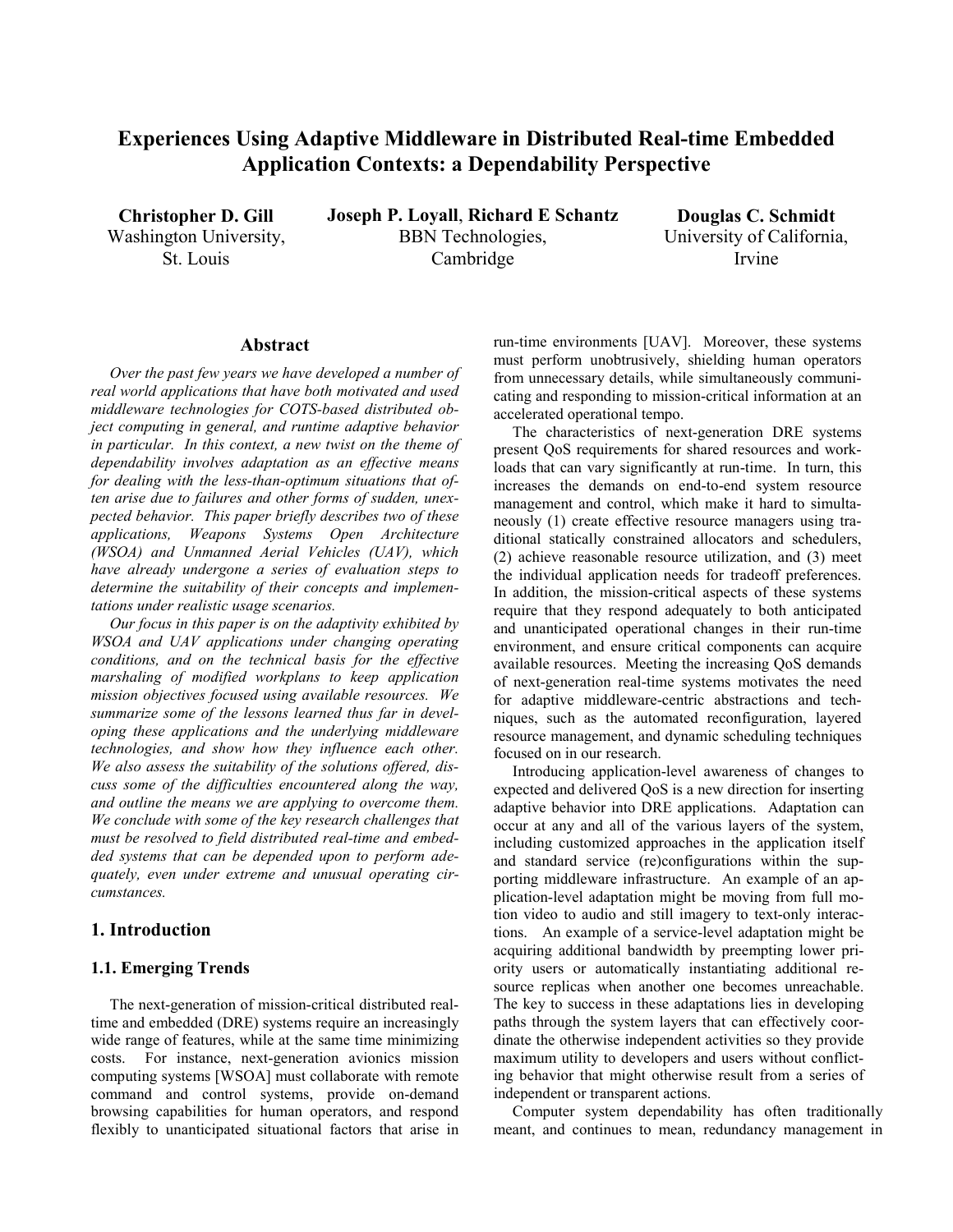

general and replication management in particular. In that tradition, an application or system has some specific fixed functionality. Moreover, there are parts of the system that when integrated together and behaving properly with adequate resources provide that functionality. By analyzing the potential failures and providing enough redundancy, the idea is generally to mask the fact that a failure has occurred by substituting failed ones with alternate parts that provide roughly the same capability. There has been considerable success with that approach, but also significant limitations, especially as the systems we try to make dependable become more distributed and complex, and are subject to many more variations of not only failures but also changes in the operating environment.

It is particularly hard to mask anomalies in DRE systems whose dispersed components also have real time performance constraints. A complementary approach to this type of dependability management is providing the best service under the circumstances, even when those circumstances may not include all of the desirable attributes of the intended computation or system. A truly dependable system can be expected to do the "right thing" under whatever circumstances arise and whatever resources are available. It is this type of dependability that we explore in this paper, i.e., *the behavior of a system under unexpected or unplanned conditions*. Our goal is to provide the most effective behavior under any resource availability circumstances. Our approach is to alter the pattern of interactions or simultaneously modify the application or system behavior itself to an alternate form more suited to the circumstances, instead of–or in addition to– having identical replicated services available.

# **1.2. A Common Middleware Framework for Adaptable Distributed Computing**

Figure 1 illustrates our general concept of middleware and some of the key layers we are using to organize our technology integration activities. Based on our prototyping and benchmarking activities to date [ICDCS], these inte-

grated components enable an unprecedented degree of application-level control and adaptability to varying conditions typically found in both embedded and Internet environments. In turn, these integrated capabilities enable a new generation of DRE applications whose resource management strategies can be customized readily, without the need to make application developer responsibilities significantly more complex or risky.

# **2. DRE Examples**

This section discusses two example DRE applications we've built, evaluated, and experimented with as part of our investigation of managing QoS and adaptive behavior to meet mission requirements under varying and changing operating conditions. The first of these (WSOA) is part of a fielded concept of operation in conjunction with the Boeing Company and AFRL supporting dynamic inflight replanning. The second (UAV) represents a real-time video sensor capture, dissemination, and processing capability with feedback, linking mobile and fixed assets, operating over shared resources.

### **2.1. Weapons System Open Architecture (WSOA)**

The Weapons System Open Architecture (WSOA) program has explored the possibility of building an opensystems testbed environment in which legacy embedded systems in the avionics domain can be integrated within a next-generation middleware quality of service (QoS) management context to provide unprecedented capabilities for time-critical target prosecution. The major feature areas provided by the WSOA framework (see Figure 2) are as follows:

• Tactical communication links, using legacy Link 16 technology to connect mission computers on an F-15 aircraft with imagery terminal servers on a commandand-control (C2) aircraft.

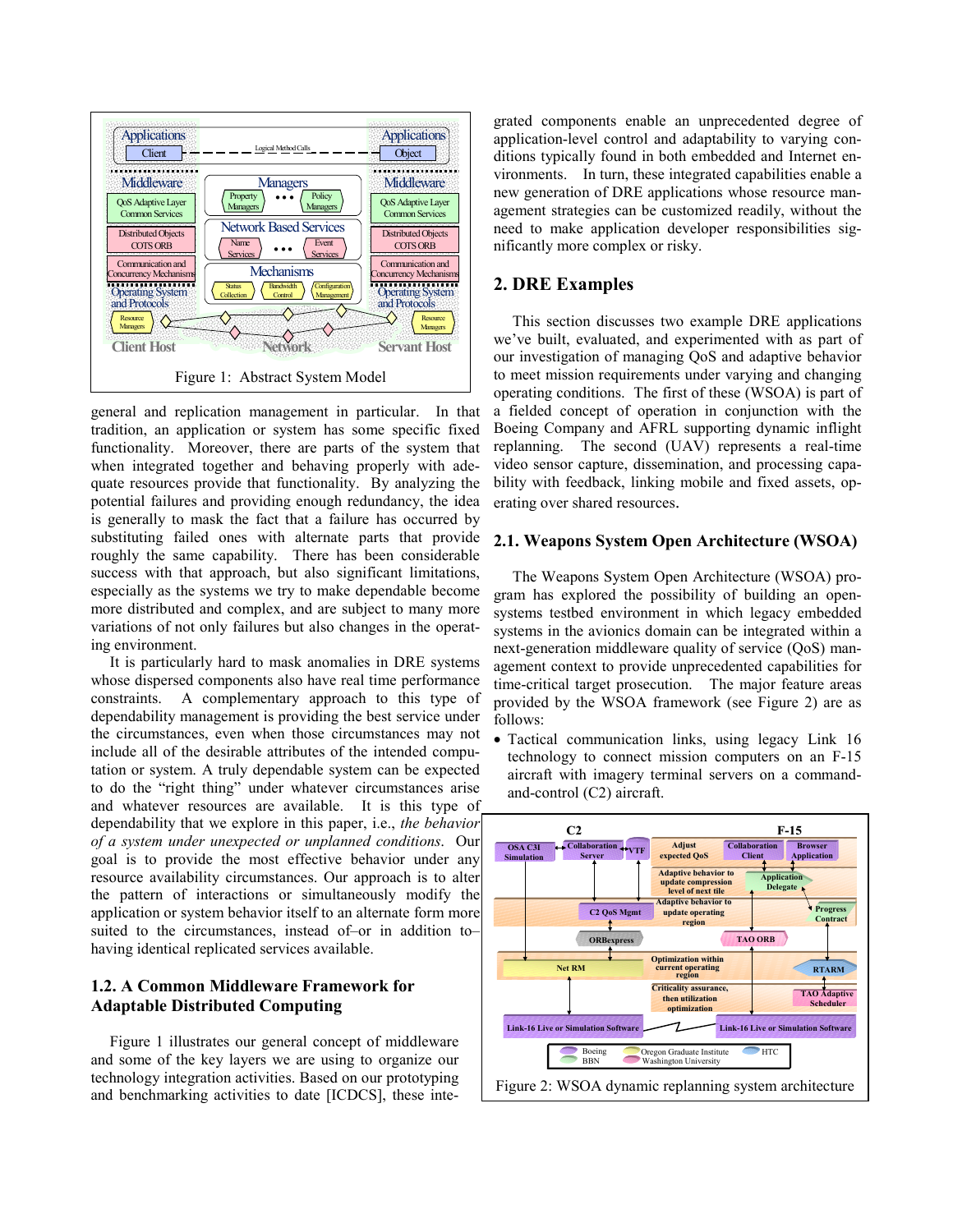

- Collaborative planning between F-15 and C2 personnel during a mission.
- Giving F-15 personnel information-mining capabilities on the C2 imagery libraries, via a browser-like interface using standard F-15 cockpit equipment.
- Link bandwidth optimization, using contract-based evaluation of application requirements and system resources and loads.
- Adaptive and dynamic QoS management, to ensure maintenance of critical assurances, while optimizing and tuning non-critical performance.

This paper highlights the last two feature areas: link bandwidth optimization and adaptive and dynamic QoS management. To provide assurances and optimization of key QoS system properties, coordinating diverse approaches to a number of QoS management areas is fundamental. In particular, we have integrated several forms of advanced middleware capabilities within the WSOA testbed, including the following technologies that constitute a layered middleware architecture (from top to bottom; see Figure 3:

- QuO[QuO], an end-to-end QoS management middleware framework developed at BBN Technologies
- RT-ARM[RT-ARM], a real-time adaptive resource manager developed at Honeywell Technologies
- Kokyu[Kokyu], a real-time scheduling and dispatching framework developed at Washington University in St. Louis

• TAO[TAO], a high-performance and real-time CORBA-compliant object request broker (ORB) developed at Washington University in St. Louis and the University of California, Irvine.

In this section we consider how the WSOA project provides insights into the nature of dependability in large-scale heterogeneous systems with demanding QoS requirements. Of particular interest is how the balance of (1) strict assurances for critical system behavior and (2) adaptive tuning and optimization of non-critical behavior is achieved. Each middleware layer addresses separate concerns, and yet those concerns must be woven seamlessly end-to-end and layer-to-layer to achieve robust and dependable system performance in complex mission-critical systems, such as the WSOA testbed framework.

**Robust behavior during overload.** One key area in which dependability must be considered is whether skillful management of resources can allow a more robust response to scarcity in worstcase conditions, as well as giving better overall

performance in the average case. In WSOA, real-world constraints on power consumption, weight, and frequency of processor upgrades, limit the ability to offer sufficient resources through excessive over-provisioning. For example, the complexity of the environment in which WSOA is expected to operate, combined with the further complexity of systems-of-systems integration end-to-end, means that explicit testing of all possibilities is not possible. Instead, other techniques, such as combining testing and model-based analysis must be pursued [Stuart:01].

While the *total* system requirements for the WSOA testbed are both high in quantity and variable in the face of environmental variations, a key insight is that systems of this kind may still be engineered so that a *critical subset* of the total requirements can be implemented so that they are both (1) lower in quantity and (2) more predictable in both time and in interaction with other system features. For example, operations can be designed in a way similar to the imprecise computations model [ChungLiuLin:90] in that a fixed *sufficient* number of computation steps could be performed by a single critical operation, with additional *desirable* computation steps being performed by a sequence of non-critical operations whose execution is not assured. This means that resources must be provisioned to assure the maximum *critical* requirements can be met, and that additional processing be managed dynamically and adaptively with remaining resources.

**The changing nature of proper functioning.** In an avionics mission-computing environment, such as WSOA, operations may exhibit different degrees of criticality, depending on the environmental and system context. For example, consider computing the next segment of a navi-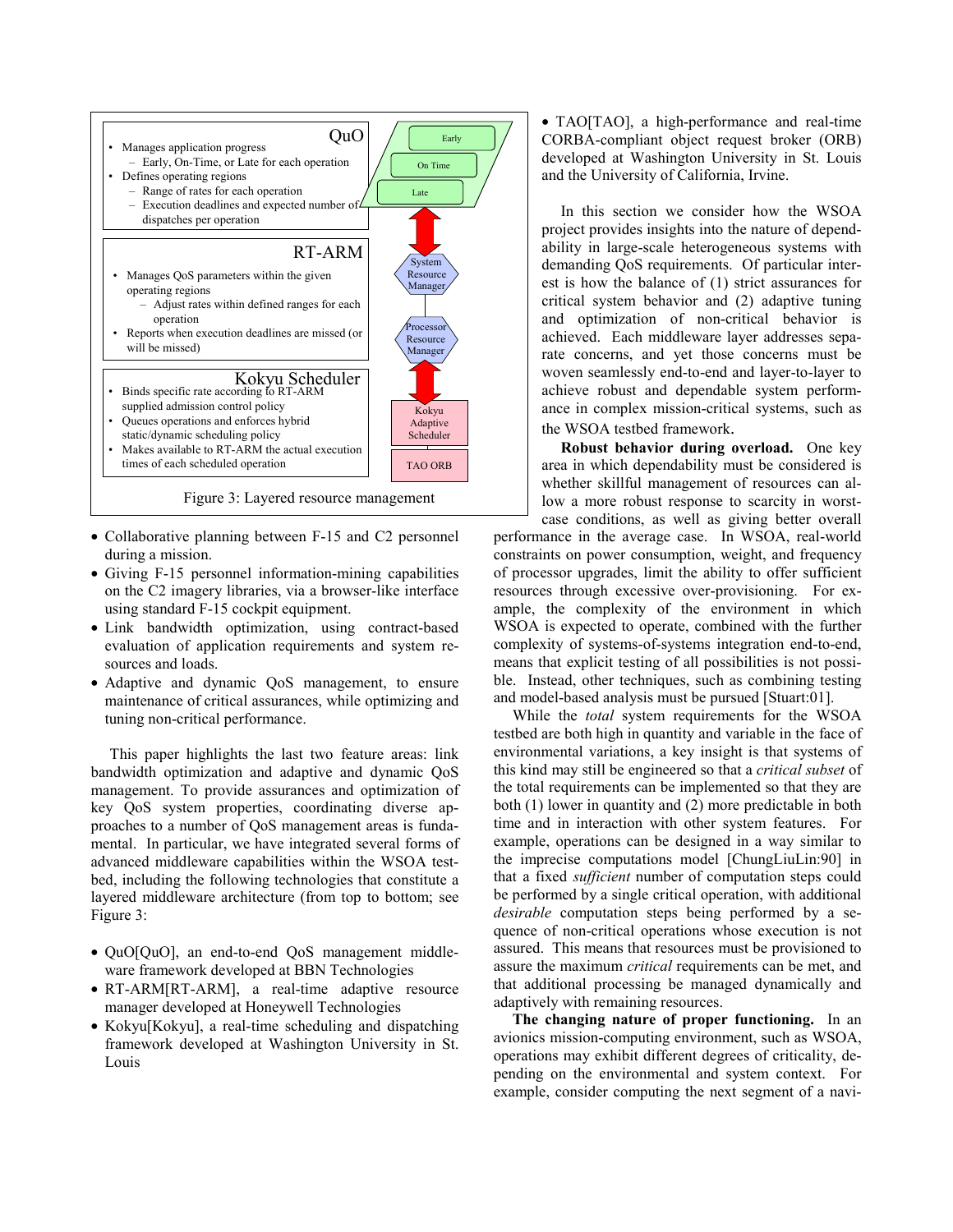

gation route, with each segment going between two waypoints. In some situations, such as under low-threat conditions, the first two segments from the aircraft's current position may be the only ones considered critical, and others can be designated non-critical to reduce the demands of the critical subset of processing. In other situations, such as egress from a high-threat environment, more route planning may be considered critical, so that additional navigation operations must be added to  $-$  and presumably other kinds of processing can be removed from – the critical subset.

Interestingly, non-critical processing may also be made more dependable through context-aware adaptive management. For example, if a non-critical navigation route segment cannot be computed on time, the application might retry the computation rather than proceed to compute the next segment, whose origin would depend on the one that was not computed. As a similar example, imagery is downloaded as a sequence of tiles of varying quality, radially from a point of interest in the image. WSOA uses the QuO middleware to monitor download progress, and tune image tile compression upward as necessary to fit within the specified image transmission time (see Figure 4). Clearly, image tiles near the point of interest must be kept at as low compression as possible to improve image quality – however, additional surrounding context in the image may still be of sufficient resolution at lower quality to be useful.

The issue of timeliness for imagery download is interesting in the WSOA context due to the complexity of the libraries themselves, and the degree to which compression levels depend on the contents of the images themselves. While a QuO contract may request a level of compression matching expectations of timely download and sufficient quality, the image itself may result in discrete alternative

compression levels for each tile. Moreover, system load, user inputs, and other factors may further perturb the conditions under which QoS is managed.

A control-centric QoS management architecture is therefore necessary to maintain dependable system behavior in the face of unanticipated conditions. QuO monitors and adjusts its perception of system behavior regularly, so that it maintains a clear picture of the *actual* conditions under which it is controlling system QoS. RTARM monitors a different set of conditions, such as whether it is succeeding in meeting control boundaries for processing (decompression, storage, and delivery) tiles that arrive at the F-15 endsystem, and when it cannot feasibly schedule that proc-

essing either directs Kokyu to reschedule the CPU with some operations at lower ranges of available rates, or reports back to QuO that it cannot meet its obligations and QuO can respond accordingly. What is most important here is that the control loop is *closed*, even though it crosses multiple QoS management layers.

**Moving design and resource management decisions to later in the software engineering cycle.** In the Bold Stroke domain-specific middleware, upon which the WSOA framework is based, late binding was applied initially to software, in an evolution from hand-crafted assembly language, to an object-oriented component-based CORBA approach written in C++. The effect of this evolution was that the point in the software lifecycle at which functionality could be applied was pushed significantly later. For example, in the hand-crafted version, all functionality had to be defined before the design of a cyclic executive that ran the components. In the initial CORBA version, rate monotonic scheduling was done at system build time, and through careful design of system modes, the set of objects that was active could be selected at runtime.

WSOA takes this idea of late binding to another level, particularly in the area of QoS management. Hybrid static/dynamic scheduling and adaptive selection of execution rates was applied by Kokyu to defer operation scheduling until run-time. The RTARM performed adaptive monitoring and adjustment of available rates to maintain system operating conditions within specified limits. QuO used contract-based monitoring and evaluation to integrate diverse resource management techniques (*e.g.,* image compression levels and rates of execution for the decompression operation) and ensure QoS requirements were met end-to-end.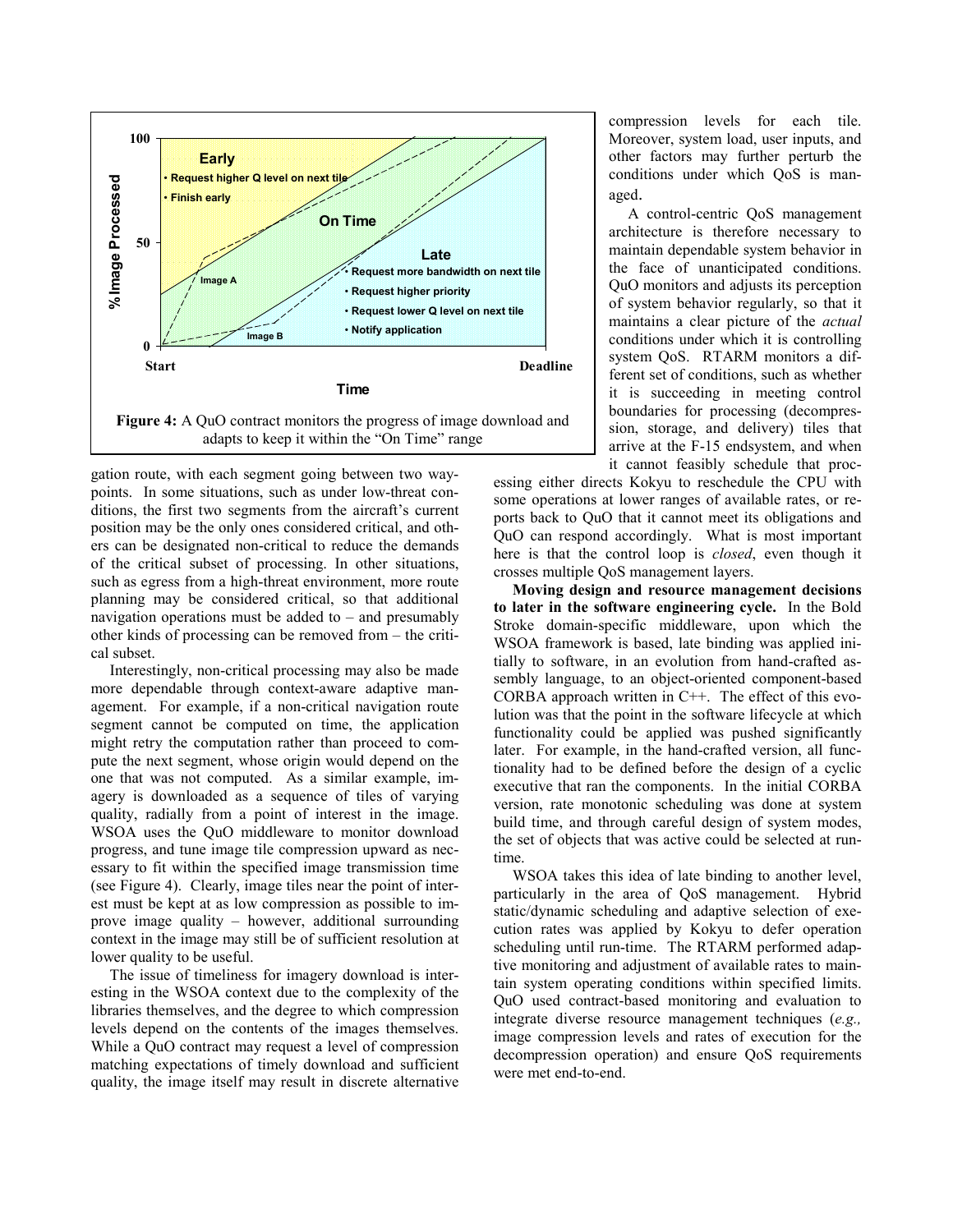

**Knitting the different perspectives into a unified management capability.** The various capabilities described above need to be integrated together to form a cohesive system-level solution, which involves information sharing across and between these views. Each of the three levels of adaptive QoS management described above, QuO, RTARM, and Kokyu, operates on a different time scale. QuO can make image compression adjustments on a per-tile basis, with a maximum rate on the order of seconds. RTARM also bases its decisions on rate selection, and its maximum responsiveness is therefore also on the order of seconds. Note that QuO might make both a compression level decision and handle a report of failure to maintain the given QoS limits from RTARM in the same interval, though such case are expected to be infrequent. The Kokyu scheduler makes operation scheduling decisions whenever requested by RTARM, so its rate is naturally tied to the RTARM. As noted below, however, Kokyu is designed to minimize the fraction of that interval that it uses, to minimize overhead of adaptive responsiveness and improve the *possible* responsiveness, *e.g.*, if the RTARM were calibrated to run at a faster rate. Finally, the Kokyu dispatcher makes dynamic scheduling decisions and multiplexes dispatch requests onto prioritized threads, on the order of ten microseconds. As a result, as little overhead is added to the in-band (as compared to Kokyu scheduling, RTARM, and QuO adaptation, which operate out-of-band) path as possible.

**Experimentation.** To measure the benefits of multilayer adaptive management, we are in the process of conducting experiments within a realistic F-15 OFP hardware and software environment. We have instrumented the adaptation paths through the application to collect time stamps around the following activities:

- 1. QuO contract evaluation
- 2. QuO-triggered adaptation of compression levels

3. QuO-triggered adaptation of available rates of execution for image tile processing operations 4. RTARM in-region evaluation

5. RTARM-triggered adaptation of available rates for image tile processing operations and

6. Kokyu scheduler adaptive rescheduling of operations.

In addition, we have instrumented the image tile request-

download-decompressiondelivery path to assess the impact of adaptive management on application performance. We will run three major experiments, with repeated trials of each: (a) full compression, without adaptation, (b) no compression, with-

out adaptation , and (c) variable compression, using adaptation.

By obtaining and analyzing these data, we will achieve a clear profile of the following key factors for multi-layer adaptive resource management:

- 1. Coupling of layers in time and in overhead
- 2. Interactions of adaptation at different time-scales
- 3. Overhead measures for adaptation at each layer

Impact of adaptation on application performance – particularly how adaptation provides acceptable quality and timeliness of imagery, compared to over-compressed or under-compressed approaches without adaptation.

#### **2.2. The Unmanned Aerial Vehicle (UAV) Application**

A second example we've worked with is an unmanned aerial vehicle (UAV) demonstration. As part of an activity for the US Navy, DARPA, and the US Air Force, we have been developing a DRE system centered on the concept of information dissemination from, and control of, UAVs. In this application, we are concerned with managing the QoS requirements for (a) the delivery of video from UAVs to a command and control (C2) platform (e.g., a shipboard environment, ground station, or air C2 node) and (b) the delivery of control signals from the C2 platform back to the UAVs. This QoS management includes trading off video quality and timeliness, and coordinating resource usage from end-to-end and among competing UAVs, to satisfy changing mission requirements under dynamic, and potentially hostile, environmental conditions.

**UAV architecture.** Figure 5 illustrates the architecture of the demonstration. It is a three-stage pipeline, with simulated UAVs or live UAV surrogates (such as airships with mounted cameras) sending video to processes (*dis-*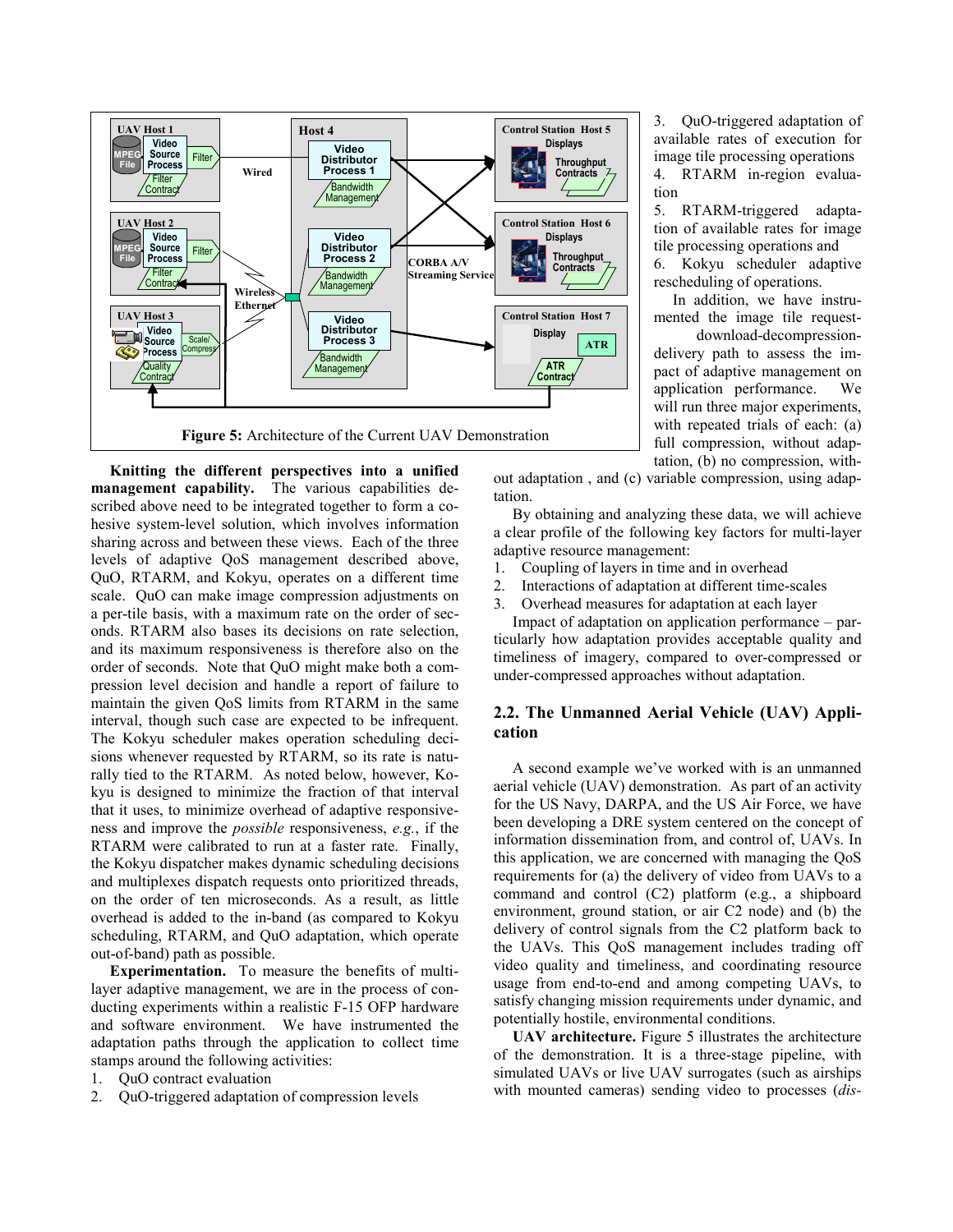*tributors)* that distribute the video to the proper control stations. The UAVs in our prototypes are implemented by two different types of processes:

- 1. The first reads MPEG video from a file simulating high frame rate video capture devices.
- 2. The second is capturing video from a live camera feed, which adds realism to the prototype and provides the ability to manipulate the raw video, but produces frame rates limited by the camera's capabilities.

Our prototype also uses both wired and wireless Ethernet connections to simulate the data links from the UAVs to the distributor host. The wireless links from the second and third UAV surrogates contend for the same wireless Ethernet connection and provide a forum for experimenting with wireless video adaptation strategies. The wired Ethernet connection provides a higher bandwidth connection simulating current and emerging highercapacity wireless transports.

The video distributor processes send the video streams to control stations on a land- or ship-based network. The control stations include video display processes and other video processing applications (the current demonstration includes an automatic target recognition – ATR – application), each with their own mission requirements.

**UAV adaptivity strategies.** Adaptation is used as part of an overall system concept to provide *load-invariant performance*. The video displays throughout the ship must present the current images observed by the UAV with acceptable fidelity, regardless of the network and host load, in order for the control station operators to achieve their missions, e.g., flying the UAV or tracking a target. To accomplish this, QuO system condition objects monitor the frame rates and the host load on the distributor and video display hosts. As the frame rate declines and/or the host loads exceeds a threshold, they cause region transitions, which trigger the following adaptations:

- If the network is the constrained resource, send a reduced amount of data, for example by dropping frames or compressing the video at the sender or the distributor.
- If the land-based network is the constrained resource, use a bandwidth reservation protocol to ensure that the distributor is able to send the necessary data to the viewers through the network, even when the network is congested.
- If the distributor CPU is the constrained resource, move the distributor to a different host where more resources are available.

In addition, the ATR and other video processing applications must receive a sufficient frame rate and amount of critical data content to fulfill their missions, e.g., to recognize threats and targets in the video images. To accomplish this, QuO contracts on the UAV video sources coordinate to share the wireless link. For example, the current prototype scales and compresses the video destined for the ATR process while it filters those destined for human display as described above. This maintains a high rate of frames with sufficient information (but not necessarily enough for viewing) for the ATR and a smooth, viewable video for the human operators.

Adaptation is also used to respond to changing mission requirements and to dynamic conditions. For example, in the current UAV prototype, when the ATR process recognizes a target, it changes the mission requirements of the corresponding UAVs. Whereas previously they only needed to make sure a high rate of the critical data needed by the ATR made it through, once a target has been detected the UAV must provide human viewable video so that a commander can make a decision, an operator can track the target, etc. To accomplish this, a contract associated with the ATR host reacts to target recognition by propagating that information upstream to contracts on the UAV sources. The contracts on the UAV coordinate to achieve the new mission, i.e., providing high quality video at a high rate from the targeting UAV, in the following manner:

- The targeting UAV shuts off its scaling and compression of the video
- To accommodate the greater amount of data on the wireless link from the UAV that spotted the target, the other UAVs will reduce their frame rate to the minimal acceptable rate.

The current prototype includes diversity in the video format (MPEG and PPM), network transport (wireless, LAN, and WAN), and mission requirements (video viewing and ATR) to support a number of experiments in dynamic adaptation. The TAO A/V Streaming Service provides the flow connection between the various processes. This is an implementation of the CORBA A/V Streaming Service [CORBA-AV:97], which supports multimedia applications. The CORBA A/V Streaming Service uses RSVP as its bandwidth reservation mechanism.

**Robust behavior under overload.** Similarly to the WSOA application, the UAV prototype has requirements for dependability even in the presence of load or variations in the availability of resources. Also similarly to WSOA, these include both network resources and CPU resources. The C2 components (whether shipboard or ground-based) that are the target for the UAV video data do not typically face the same constraints on power consumption and weight as the WSOA avionics platform, although the UAVs themselves will frequently face even more strict constraints in these areas. Moreover, the current instantiation of the UAV prototype requires resource management in two dimensions:

- 1. Horizontal, or *end-to-end*, to achieve requirements of video delivery from any particular UAV to the control stations that use it (and control signals from the control stations back to the UAVs).
- 2. Vertical, or *coordinated*, to mediate the conflicting requirements of multiple UAVs, multiple distributors, and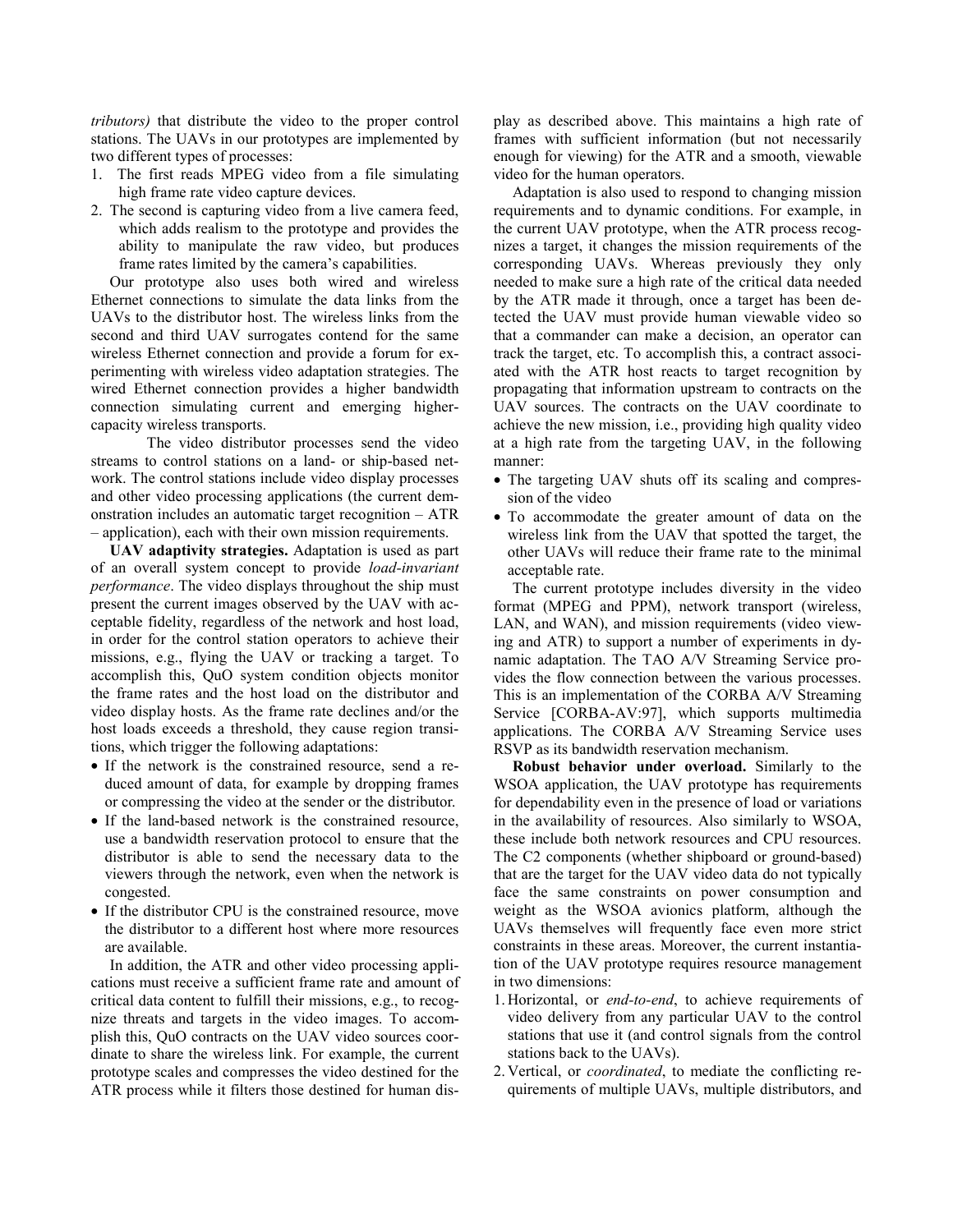multiple control stations in any stage of the pipeline, competing for a set of resources, e.g., CPU, network, and data.

**The changing nature of proper functioning.** In the UAV platform, mission requirements can change from control station to control station and from moment to moment, based upon environmental conditions. In normal operation, certain control station functions, such as piloting the UAV, may take priority over other functions, such as non-critical observation. The presence of threats or targets, however, might make the priorities of functions change rapidly. Context-aware adaptation can trade off less important functionality to maintain the requirements of important functionality. For example, we might choose to scale back the video frame rate from a UAV to minimize the latency of the video for a control station that is piloting the UAV. A similar adaptation can be used to maximize the data content of the particular video frames for a targeting officer who must have a high-fidelity image to make command decisions.

The conflicting demands of functional requirements can limit the types of adaptations that are possible and the places at which they occur. For example, if the piloting control station above triggers frame filtering at a UAV source to achieve lower latency, it can affect other stations that are counting on high data content, such as a collector of surveillance data for off-line analysis. A better strategy might be to reserve network resources so that both stations can achieve their requirements: *low latency and high data content*. While some adaptation decisions can be made based only on local information, mission-wide strategies must constrain the adaptation choices available. This is why it is crucial for these adaptation strategies to be programmed in middleware, where they can consider both application-level requirements and system-level mechanisms.

**Separation of concerns and late binding of adaptation strategies.** The UAV prototype application was developed using the QuO middleware to separate the functional concerns of the application from the adaptation, QoS, and dependability concerns. This enabled the functional behavior of the application – video capture, distribution, display, and control – to be developed without entangling information about the platform in which the application will be hosted. The development of the UAV "system" then becomes a "construction" process, combining functional components and QoS components into an overall system suitable for the functional requirements, dependability requirements, and the characteristics of the target platform once it is known. For example, network resource reservation (which is a reusable component in our UAV prototype) is suitable only if the application requirements can make use of it (i.e., the application needs high bandwidth, low latency) and the platform can support it (i.e., the network supports bandwidth reservation).

This advanced separation of concerns enables us to create an application that is sufficiently flexible and efficient for the requirements and environment that it is targeted for. The alternative, i.e., to encode the adaptation in the functional code of the application, would result in either

- 1. A tremendously complex and inefficient application that covered every possible contingency in a large set of environments or
- 2. A more efficient, but brittle, application that is dependable only in a small set of environments.

**Using middleware to knit together a unified capability.** The current UAV prototype pulls together QuO adaptation, along with adaptation strategies written in the QuO toolkit, and resource reservation using RSVP. In one deployment of the UAV prototype, i.e., in the NSWC HiPer-D testbed, we integrated with a global resource manager capability. We have also begun exploring using Real-time CORBA, which is a first step towards incorporating an integrated CPU/network resource management capability as part of a complete end-to-end and scalable solution.

**Experimental Results.** We have installed two versions of the UAV prototype application in the Hiper-D lab at the Naval Surface Warfare Center (NSWC) and have evaluated them in the Hiper-D 2000 and 2001 series of integrated advanced concept demonstrations for the Naval Surface Ship domain. These versions have been described in earlier papers [ICDCS, UAV]. The current version described in this paper is being provided as an open-source release to researchers investigating related issues. The Hiper-D 2000 version used TCP and an earlier, less functional MPEG viewer, and illustrated the use of framedropping and migration of the distributor in response to excessive processor loads. The Hiper-D 2001 version uses the CORBA A/V Streaming Service, UDP, and DVDView, and combines bandwidth reservation, frame dropping, and load balancing. The current version is the one described in this paper and adds wireless networks, live camera feeds, video processing, control feedback, and contract-controlled coordination between UAVs.We ran an experiment on the second version of the UAV software, using the CORBA A/V Streaming Service over UDP, to informally evaluate the effectiveness of the adaptability strategy in focusing available resources when they are constrained. We ran a total of three runs:

- 1. A control run, with no adaptation
- 2. A second run, where adaptation is implemented by frame dropping and
- 3. A third run, which utilized both frame dropped and RSVP bandwidth management.

The trials were run with the sender and distributor on the same Pentium III 933 MHz processor and 512 MB of RAM, and with the receiver on a separate laptop, with a Pentium II 200 MHz processor and 144 MB of RAM, all running Linux, with a 10 Mbps link between them. We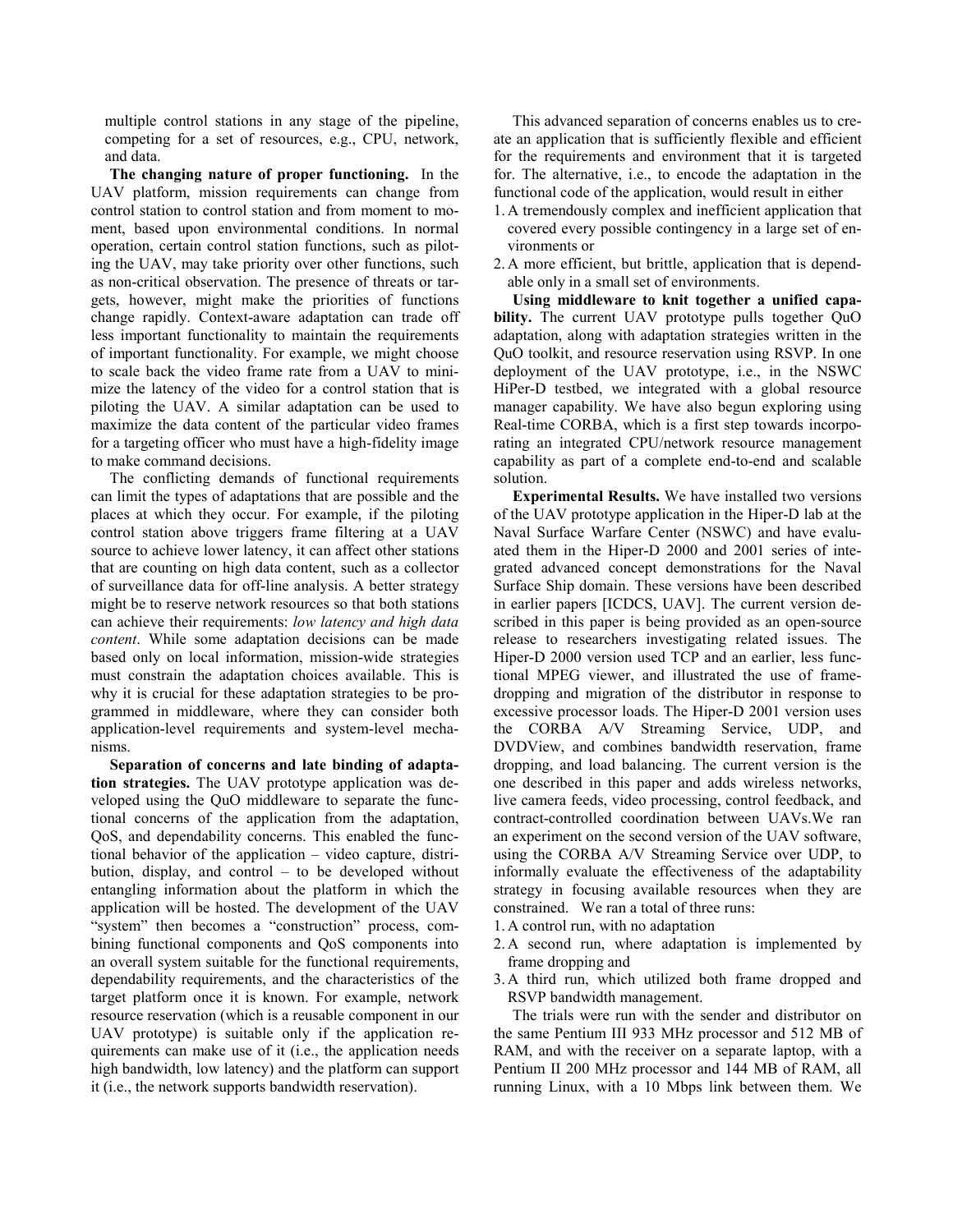

started the video running. After 60 seconds, we applied a load to the network link for 60 seconds, then removed the load. After another 180 seconds, 300 seconds in all, the experiment terminated. The data collector recorded each MPEG I frame (2 per second, 600 in all) that was sent from the sender, and each that was received at the receiver, and the time elapsed from send to receive.

The results of each test run are described below:

- Test run 1, which as the control run without any adaptation, lost 119 of the 121 I frames sent while the system was under load, i.e., only 481 of the 600 I frames sent made it through. The average delay of the frames that made it through was 56.58 ms, with a median delay of 55 ms, a minimum delay of 38 ms, and a maximum delay of 121 ms. The average delay of the frames sent through when the system was not under load was 56.33 ms, with a median of 55 ms, a minimum of 38 ms, and a maximum of 67 ms. 1.65 percent of the I frames sent made it through when the system was under load (2 out of 121), with 98.35% of the I frames being lost by the UDP transport. The average delay of the two that did make it through under load was 115.5 ms.
- Test run 2, with frame dropping as its only adaptation, got all 600 of its I frames through despite the load on the system. The average delay of all the frames was 70.01 ms, with a median delay of 57 ms, a minimum delay of 50 ms, and a maximum delay of 143 ms. The average delay of the frames sent through when the system was not under load was 57.01 ms, with a median of 55 ms, a minimum of 50 ms, and a maximum of 68 ms. 100 percent of the I frames sent made it through when the system was under load (120 out of 120), with 0% of the I frames being lost by the UDP transport. The average delay of the frames delivered while the system was under load was 122.15 ms.
- Test run 3, with adaptation using both frame dropping and network reservation (RSVP), also got all 600 of its I frames through despite the load on the system. The average delay of all the frames was 64.2 ms, with a median

delay of 59 ms, a minimum delay of 52 ms, and a maximum delay of 106 ms. The average delay of the frames sent through when the system was not under load was 58.1 ms, with a median of 56 ms, a minimum of 52 ms, and a maximum of 71 ms. 100 percent of the I frames sent made it through when the system was under load (120 out of 120), with 0% of the I frames being lost by the UDP transport. The average delay of the frames delivered while the system was under load was significantly lower than the other two runs, 88.5 ms.

Figure 6 illustrates the improvements afforded by the adaptation under load. The test runs that included QuO adaptation were able to recover from the load imposed on the system to keep the video flowing and not lose any important (i.e., I) frames. The video stream that did not have adaptive control lost nearly all the video sent during the time when load was imposed on the system.

#### **3. Lessons Learned and Open Research Issues**

The previous section presented two applications we have built to evaluate and validate our middleware-based concepts and ideas concerning managed QoS and adaptive behavior. We looked at these applications through a narrow lens focusing on how we use managed QoS concepts to promote dependability under non-optimal and/or changing conditions. Based on our results, we have learned the following lessons:

- Dependability needs to address working under changing requirements and unanticipated conditions
- It is feasible to operate with less than a full complement of resources, so long as they are targeted at the critical parts
- There is a context sensitive nature to "what's the best behavior"
- Late binding is an avenue to many innovative approaches
- Layered solutions with integrated parts are an important development tool, especially for large, complex problems. This involves information sharing and cooperative behavior across and between these layers.

In this section we speculate on where these types of activities are or ought to be headed. In doing so, we take a broader view of the challenges we face in constructing the new generation of DRE systems, going well beyond the relatively simple examples developed to date. In our view, the key research challenges for the next several years will involve the integration and augmentation of the following capabilities: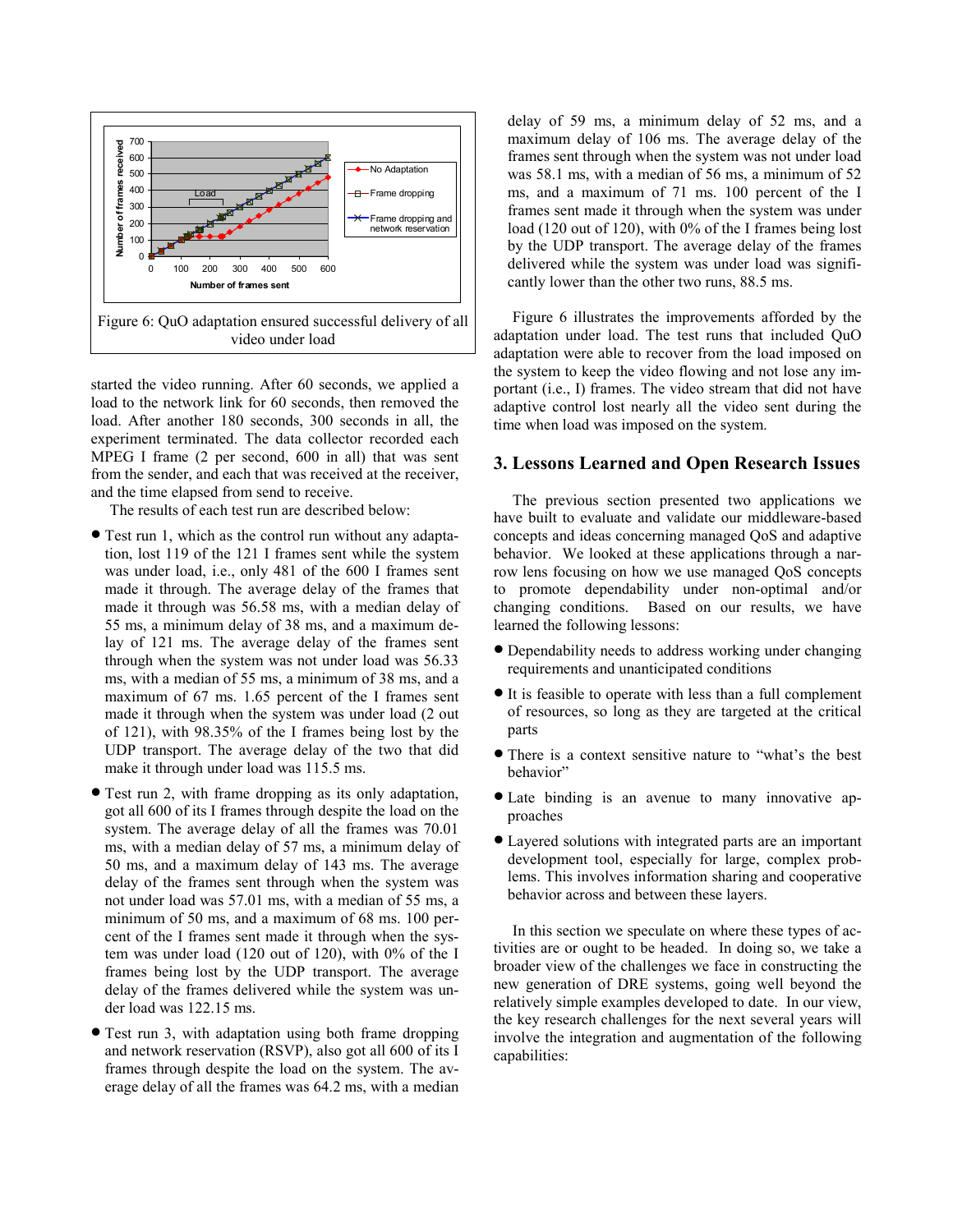- *Contracts and adaptive meta-programming* Information must be gathered for particular applications or application families regarding user requirements, resource requirements, and system conditions. Multiple system behaviors must be made available based on what is best under the various conditions. This information provides the basis for the contracts between users and the underlying system substrate. These contracts provide not only the means to specify the degree of assurance of a certain level of service, but also provide a well-defined, high-level middleware abstraction to improve the visibility of adaptive changes in the mandated behavior. A crucial (and currently missing) capability involves the ability to change strategies rapidly and with few negative side effects.
- *Graceful degradation* Adaptive meta-programming mechanisms must also be devised to monitor the system and enforce contracts, providing feedback loops so that application services can degrade gracefully (or augment) as conditions change, according to a prearranged contract governing that activity. The initial challenge here is to establish the idea in developers' and users' minds that multiple behaviors are both feasible and desirable. The next step is to put into place the additional middleware support–including connecting to lower level network and operating system enforcement mechanisms– necessary to provide the right behavior effectively and efficiently given current system conditions.
- *Prioritization and physical world constrained load invariant performance –* Some systems are highly correlated with physical constraints and have little flexibility in some of their requirements for computing assets, including QoS. Deviation from requirements beyond a narrowly defined error tolerance can sometimes result in catastrophic failure of the system. The challenge is in meeting these *invariants* under varying load conditions. This often means guaranteeing access to some resources, while other resources may need to be diverted to insure proper operation. Generally collections of such components will need to be resource managed from a system (aggregate) perspective in addition to a component (individual) perspective.

Although it is possible to satisfy contracts, achieve graceful degradation, and globally manage some system resources to a limited degree in a limited range of systems today, much R&D work remains. The research strategies needed to deliver these goals can be divided into the seven areas described below:

*1. Individual QoS Requirements* – Individual QoS deals with developing the mechanisms relating to the end-to-end QoS needs from the perspective of a single user or DRE application. The specification requirements include multiple contracts, negotiation, and domain specificity. Multiple contracts are needed to handle requirements that change over time and to associate several contracts with a single perspective, each governing a portion of an activity. Different users running the same application may have different QoS requirements emphasizing different benefits and tradeoffs, often depending on current configuration. Even the same user running the same application at different times may have different QoS requirements, *e.g.,* depending on current mode of operation and other external factors. Such dynamic behavior must be taken into account and introduced seamlessly into next-generation distributed systems.

General negotiation capabilities that offer convenient mechanisms to enter into and control a negotiated behavior (as contrasted with the service being negotiated) need to be available as COTS middleware packages. The most effective way for such negotiation-based adaptation mechanisms to become an integral part of QoS is for them to be "user friendly," *e.g.,* requiring a user or administrator to simply provide a list of preferences. This is an area that is likely to become domain-specific and even userspecific. Other challenges that must be addressed as part of delivering QoS to individual applications include:

- Translation of requests for service among and between the various entities on the distributed end-to-end path
- Managing the definition and selection of appropriate application functionality and system resource tradeoffs within a "fuzzy" environment and
- Maintaining the appropriate behavior under composability.

Translation addresses the fact that complex networkcentric systems are being built in layers. At various levels in a layered architecture the user-oriented QoS must be translated into requests for other resources at a lower level. The challenge is how to accomplish this translation from user requirements to system services. A logical place to begin is at the application/middleware boundary, which closely relates to the problem of matching application resources to appropriate distributed system resources. As system resources change in significant ways, either due to anomalies or load, tradeoffs between QoS attributes (such as timeliness, precision, and accuracy) may need to be (re)evaluated to ensure an effective level of QoS, given the circumstances. Mechanisms need to be developed to identify and perform these tradeoffs at the appropriate time. Last, but certainly not least, a theory of effectively composing systems from individual components in a way that maintains application-centric end-to-end properties needs to be developed, along with efficient implementable realizations of the theory.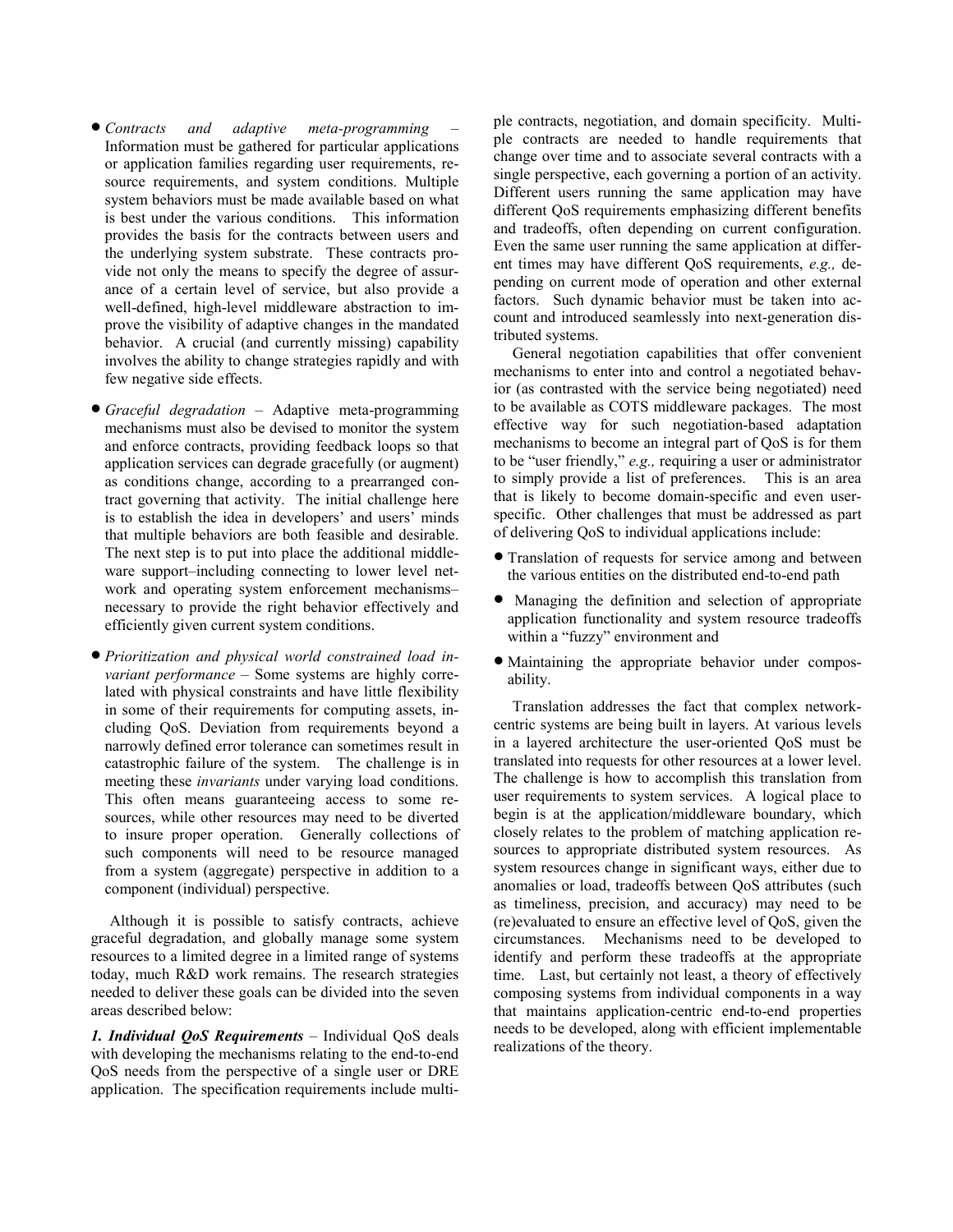*2. Run-time Requirements* – From a system lifecycle perspective, decisions for managing QoS are made at design time, at configuration/deployment time, and/or at run-time. Of these, the run-time requirements are the most challenging since they have the shortest time scales for decision-making, and collectively we have the least experience with developing appropriate solutions. They are also the areas most closely related to advanced middleware concepts. This area of research addresses the need for runtime monitoring, feedback, and transition mechanisms to change application and system behavior, *e.g.,* through dynamic reconfiguration, orchestrating degraded behavior, or even off-line recompilation. The primary requirements here are *measurement*, *reporting*, *control*, *feedback*, and *stability*. Each of these plays a significant role in delivering end-to-end QoS, not only for an individual application, but also for an aggregate system. A key part of a run-time environment centers on a permanent and highly tunable measurement and resource status service as a common middleware service, oriented to various granularities for different time epochs and with abstractions and aggregations appropriate to its use for run-time adaptation.

In addition to providing the capabilities for enabling graceful degradation, these same underlying mechanisms also hold the promise to provide flexibility that supports a variety of possible behaviors, without changing the basic implementation structure of applications. This reflective flexibility diminishes the importance of many initial design decisions by offering late- and run-time-binding options to accommodate actual operating environments at the time of deployment, instead of only anticipated operating environments at design time. In addition, it anticipates changes in these bindings to accommodate new behavior.

*3. Aggregate Requirements* – This area of research deals with the system view of collecting necessary information over the set of resources across the system, and providing resource management mechanisms and policies that are aligned with the goals of the system as a whole. While middleware itself cannot manage system-level resources directly (except through interfaces provided by lower level resource management and enforcement mechanisms), it can provide the coordinating mechanisms and policies that drive the individual resource managers into domain-wide coherence. With regards to such resource management, policies need to be in place to guide the decision-making process and the mechanisms to carry out these policy decisions.

Areas of particular R&D interest include:

- *Reservations*, which allow resources to be reserved to assure certain levels of service
- *Admission control mechanisms*, which allow or reject certain users access to system resources
- *Enforcement mechanisms* with appropriate scale, granularity and performance and
- *Coordinated strategies and policies* to allocate distributed resources that optimize various properties.

Moreover, policy decisions need to be made to allow for varying levels of QoS, including whether each application receives guaranteed, best-effort, conditional, or statistical levels of service. Managing property composition is essential for delivering individual QoS for component based applications, and is of even greater concern in the aggregate case, particularly in the form of layered resource management within and across domains.

*4. Integration Requirements* – Integration requirements address the need to develop interfaces with key building blocks for system construction, including the OS, network management, security, and data management. Many of these areas have partial QoS solutions underway from their individual perspectives. The problem today is that these partial results must be integrated into a common interface so that users and application developers can tap into each, identify which viewpoint will be dominant under which conditions, and support the tradeoff management across boundaries to get the right mix of attributes. Currently, object-oriented tools working with distributed object computing middleware provide end-to-end syntactic interoperation, and relatively seamless linkage across the networks and subsystems. There is no *managed* QoS, however, making these tools and middleware useful only for resource rich, best-effort environments.

To meet varying requirements for integrated behavior, advanced tools and mechanisms are needed that permit requests for *different* levels of attributes with different tradeoffs governing this interoperation. The system would then either provide the requested end-to-end QoS, reconfigure to provide it, or indicate the inability to deliver that level of service, perhaps offering to support an alternative QoS, or triggering application-level adaptation. For all of this to work together properly, multiple dimensions of the QoS requests must be understood within a common framework to translate and communicate those requests and services at each relevant interface. Advanced integration middleware provides this common framework to enable the right mix of underlying capabilities.

*5. Adaptivity Requirements* – Many of the advanced capabilities in next-generation DRE system environments will require adaptive behavior to meet user expectations and smooth the imbalances between demands and changing environments. Adaptive behavior can be enabled through the appropriate organization and interoperation of the capabilities of the previous four areas. There are two fundamental types of adaptation required: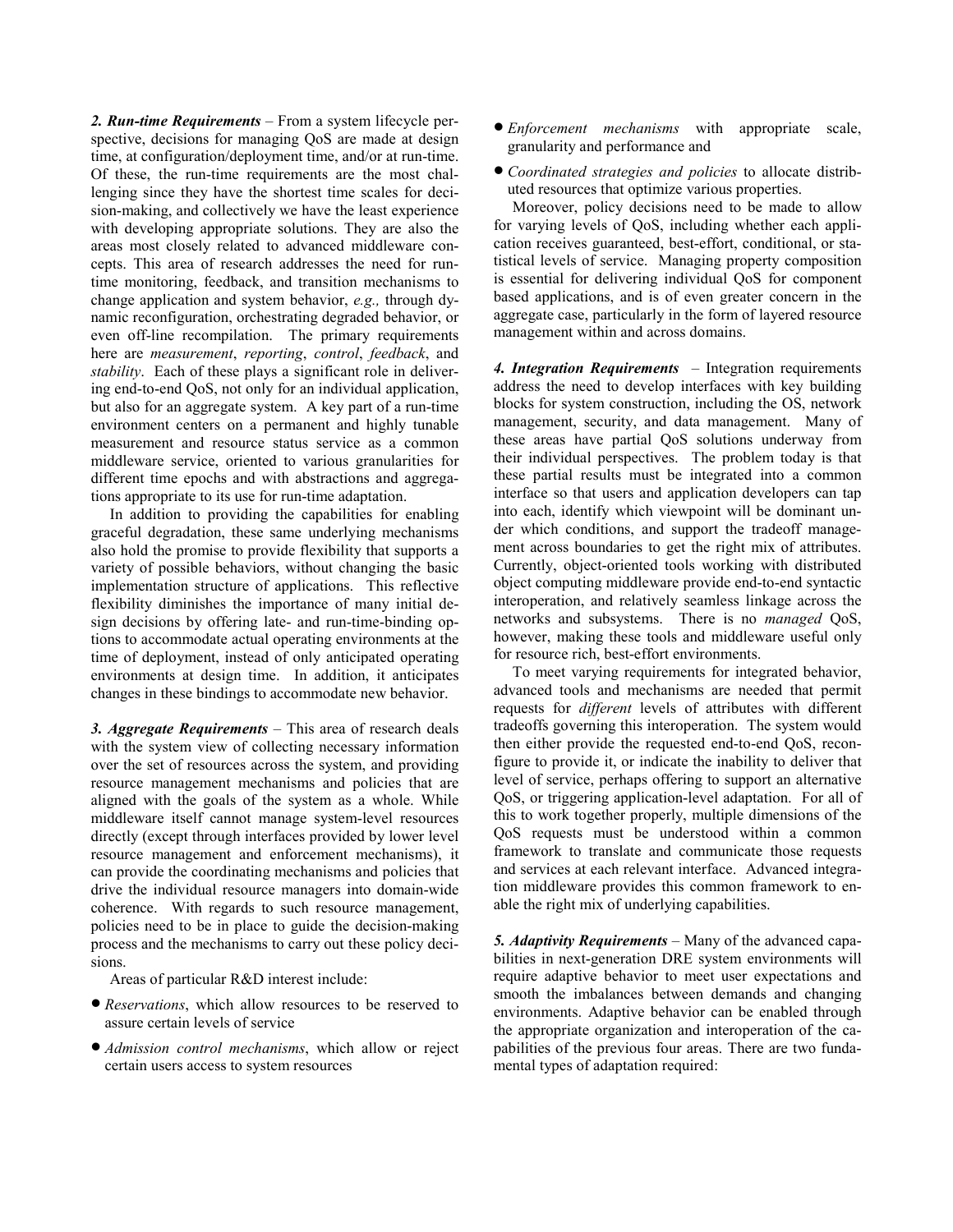- 1.Changes beneath the applications to continue to meet the required service levels despite changes in resource availability and
- 2.Changes at the application level to either react to currently available levels of service or request new ones under changed circumstances.

In both instances, the system must determine if it needs to (or can) reallocate resources or change strategies to achieve the desired QoS. Applications need to be built in such a way that they can change their QoS demands as the conditions under which they operate change. Mechanisms for reconfiguration need to be put into place to implement new levels of QoS as required, mindful of both the individual and the aggregate points of view, and the conflicts that they may represent. In particular, fundamental concern in performing adaptive resource management is to reduce overhead and improve predictability of adaptation. If too much of the resource budget is spent monitoring and performing adaptive functions, therefore, adaptation can prove ineffective or even detrimental to system performance.

Part of the effort required to achieve these goals involves continuously gathering and instantaneously analyzing pertinent resource information collected as mentioned above. A complementary part is providing the algorithms and control mechanisms needed to deal with rapidly changing demands and resource availability profiles and configuring these mechanisms with varying service strategies and policies tuned for different environments. Ideally, such changes can be dynamic and flexible in handling a wide range of conditions, occur intelligently in an automated manner, and can handle complex issues arising from composition of adaptable components. Coordinating the tools and methodologies for these capabilities into an effective adaptive middleware should be a high R&D priority.

*6. System Engineering Methodologies and Tools* – Advanced middleware by itself will not deliver the capabilities envisioned for next-generation embedded environments. We must also advance the state of the system engineering discipline and tools that come with these advanced environments used to build complex distributed computing systems. This area of research specifically addresses the immediate need for system engineering approaches and tools to augment advanced middleware solutions. These include:

• *View-oriented or aspect-oriented programming techniques,* to support the isolation (for specialization and focus) and the composition (to mesh the isolates into a whole) of different projections or views of the properties the system must have. The ability to isolate, and subsequently integrate, the implementation of different, interacting features will be needed to support adapting to changing requirements.

- *Design time tools and models*, to assist system developers in understanding their designs, in an effort to avoid costly changes after systems are already in place (this is partially obviated by the late binding for some QoS decisions referenced earlier).
- *Interactive tuning tools*, to overcome the challenges associated with the need for individual pieces of the system to work together in a seamless manner
- *Composability tools*, to analyze resulting QoS from combining two or more individual components
- *Modeling tools for developing system performance models* as adjunct means (both online and offline) to monitor and understand resource management, in order to reduce the costs associated with trial and error
- *Debugging tools*, to address inevitable problems.

*7. Reliability, Trust, Validation, and Certifiability* – The dynamically changing behaviors we envision for nextgeneration large-scale, network-centric systems are quite different from what we currently build, use, and have gained some degrees of confidence in. In particular, since adaptive meta-programming mechanisms must monitor and respond to externally induced stimuli, they are vulnerable to malicious behavior. Considerable effort must therefore be focused on assuring the validity of inputs and administrative operations, validating the correct functioning of the adaptive behavior, and on understanding the properties of large-scale systems that try to change their behavior according to their own assessment of current conditions, before they can be deployed. But even before that, longstanding issues of adequate reliability and trust factored into our methodologies and designs using off-theshelf components have not reached full maturity and common usage, and must therefore continue to improve. The current strategies organized around anticipation of long life cycles with minimal change and exhaustive test case analysis are clearly inadequate for next-generation dynamic systems with stringent QoS requirements.

## **4. Concluding Remarks**

This paper began by discussing the need for adaptive behavior as a key component of making the computing and communication systems we build more responsive to the changing conditions that are often associated with distributed real-time and embedded (DRE) applications and environments. We articulated the particular viewpoint of adaptive behavior as another means to enhance dependability, by keeping systems functioning effectively under non-optimal and/or changing conditions. We examined this viewpoint in the context of two representative DRE systems that we have built using these principles, and also